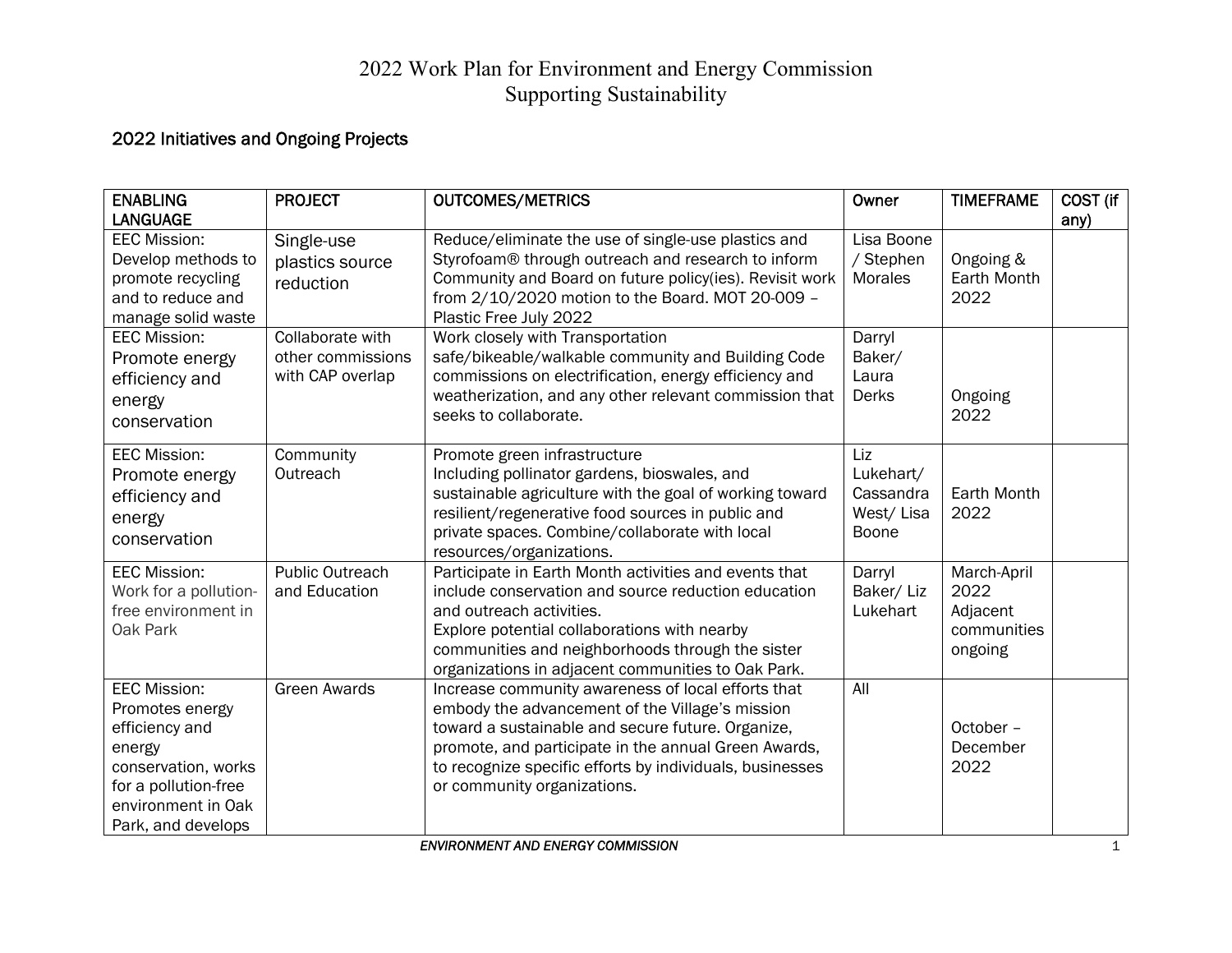## 2022 Work Plan for Environment and Energy Commission Supporting Sustainability

| methods to                               |                           |                                                          |         |              |  |
|------------------------------------------|---------------------------|----------------------------------------------------------|---------|--------------|--|
| promote recycling                        |                           |                                                          |         |              |  |
| and to reduce and                        |                           |                                                          |         |              |  |
| manage solid waste                       |                           |                                                          |         |              |  |
| <b>EEC Mission:</b>                      | <b>Public Events</b>      | Increased community awareness of environmental           | All     |              |  |
| promotes energy                          |                           | conservation, waste source reduction, and                |         | Ongoing      |  |
| efficiency and                           |                           | sustainability education.                                |         | Jan-Dec      |  |
| energy                                   |                           | Organize, promote, and/or participate in one or more     |         | 2022         |  |
| conservation, works                      |                           | public events about sustainability.                      |         |              |  |
| for a pollution-free                     |                           |                                                          |         |              |  |
| environment in Oak                       |                           | Solicit Energy Efficiency and Climate Plan input during  |         |              |  |
| Park, and develops                       |                           | public events via Community Input Kits.                  |         |              |  |
| methods to                               |                           | Organize and/or support sustainability outreach          |         |              |  |
| promote recycling                        |                           | activities at one or more community events.              |         |              |  |
| and to reduce and                        |                           |                                                          |         |              |  |
| manage solid                             |                           | Partner with local institutions or business districts to |         |              |  |
| waste.                                   |                           | reduce waste at public events.                           |         |              |  |
|                                          |                           |                                                          |         |              |  |
|                                          |                           | Organize, promote (through social media and staff        |         |              |  |
|                                          |                           | supplied media kits), and/or participate in events which |         |              |  |
|                                          |                           | could include Green Block Parties.                       |         |              |  |
| <b>Sustainability Board</b>              | <b>Public Information</b> | Promotion and measurement of energy efficiency           | Stephen |              |  |
| Goal:                                    | Outreach and              | retrofits, solar promotion/rebates, and improved         | Morales |              |  |
| Public Campaign to                       | Education                 | building performance measures.                           |         | Ongoing      |  |
| inform residents on                      |                           |                                                          | Colin   | 2022         |  |
| energy efficiency                        |                           | Increase number of households using energy efficiency    | Taylor  |              |  |
| resources and                            |                           | retrofits in 2022 compared to 2021.                      |         |              |  |
| retrofits<br><b>Sustainability Board</b> | Public Information        | Solicit and deliver input into Climate Plan via          | All     |              |  |
| Goal:                                    | Outreach and              | 1.) Commission meetings with climate plan consultant     |         | $Jan - July$ |  |
| Specialized                              | Education                 | GRaEF; 2) Commissioner input via plan engagement         |         | 2022 then    |  |
| expertise for                            |                           | website; 3) Plan Ambassador activities using             |         | ongoing      |  |
| S/CARP                                   |                           | Community Input Kits 4) Advocacy liaisons for            |         | input        |  |
|                                          |                           | community sustainability health and safety issues such   |         |              |  |
|                                          |                           | as building efficiency and gas-powered lawn servicing    |         |              |  |
|                                          |                           |                                                          |         |              |  |

*ENVIRONMENT AND ENERGY COMMISSION* 2